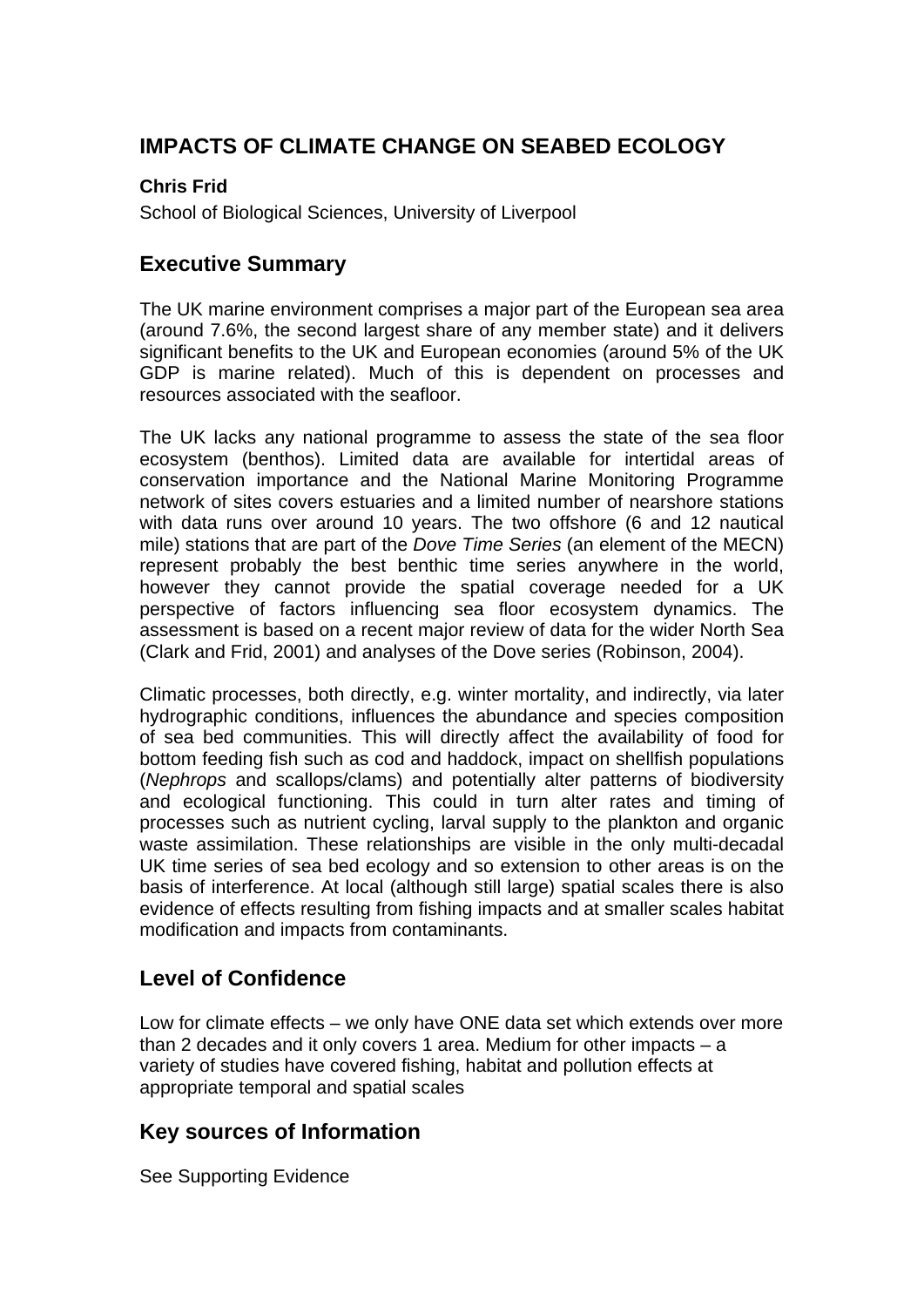## **Supporting Evidence**

The UK lacks any national programme to assess the state of the marine benthos (Defra, 2005). Limited data are available for intertidal areas of conservation importance and the [NMMP network](http://www.mccip.org.uk/arc/glossary.htm) of sites now covers estuaries and a limited number of nearshore stations with data runs over around 10 years. The two offshore (6 and 12 nautical mile) stations that are part of the *Dove Time Series* (an element of the MECN) represent probably the best benthic time series anywhere in the world, however they alone cannot provide the spatial coverage needed for a UK perspective. This assessment is based on a recent major review of data for the wider North Sea (Clark and Frid, 2001) and analyses of the Dove series (Robinson, 2004).

The North Sea has a long history of benthic ecological research. Most early records were taken from the easily accessible intertidal and inshore areas. Initial [sublittoral](http://www.mccip.org.uk/arc/glossary.htm) benthic samples were taken using adapted oyster dredges, introduced in 1773 (Petersen 1918). Such devices were also used to collect data across the North Sea (Möbius and Bütschli 1875; Michaelsen 1896). The first quantitative benthic sampling gear was pioneered by Petersen, as early as 1896 (Petersen and Boysen-Jensen 1911). Blegvad was the pioneer of detailed sampling of the North Sea area during the early 20th century (Davis 1923; Davis 1925). The *Dana* expedition in the 1950s provided another snapshot, and more recently a series of research studies, e.g., the [ICES](http://www.mccip.org.uk/arc/glossary.htm)  North Sea Benthos Survey (Duineveld *et al.,* 1991; Heip *et al.,* 1992; Kunitzer *et al.,* 1992), and pre-drilling studies for the oil and gas industries have provided greater coverage of the seabed fauna. However, the available data do not provide a spatially continuous coverage of the whole of the North Sea and this makes it more difficult to establish the role of mechanisms which operate over large spatial scales (e.g., climate and meteorological changes).

Analysis of the available data (Clark and Frid, 2001) identify three major changes in the North Sea benthos:

- Biomass and abundance was higher during the 1980s compared with the 1970s in both [littoral](http://www.mccip.org.uk/arc/glossary.htm) (Balgzand) and sublittoral (Northumberland, Skaggerak) stations.
- Changes in abundance off Northumberland (M1 and P) occurred between 1980 and 1981, coinciding with a noticeable shift in community structure at one of the stations. At the 100m-deep Skaggerak station, these changes were observed to occur a year earlier, between 1979 and 1980, while at Balgzand, the change in abundance and biomass that also occurred between 1979 and 1980 was accompanied by a shift from larger- to smaller-sized individuals.
- Between the 1920s and the 1980s, three out of five communities in the central and southern North Sea showed a definite change, whilst between the 1950s and 1980s, the Dogger Bank benthos showed a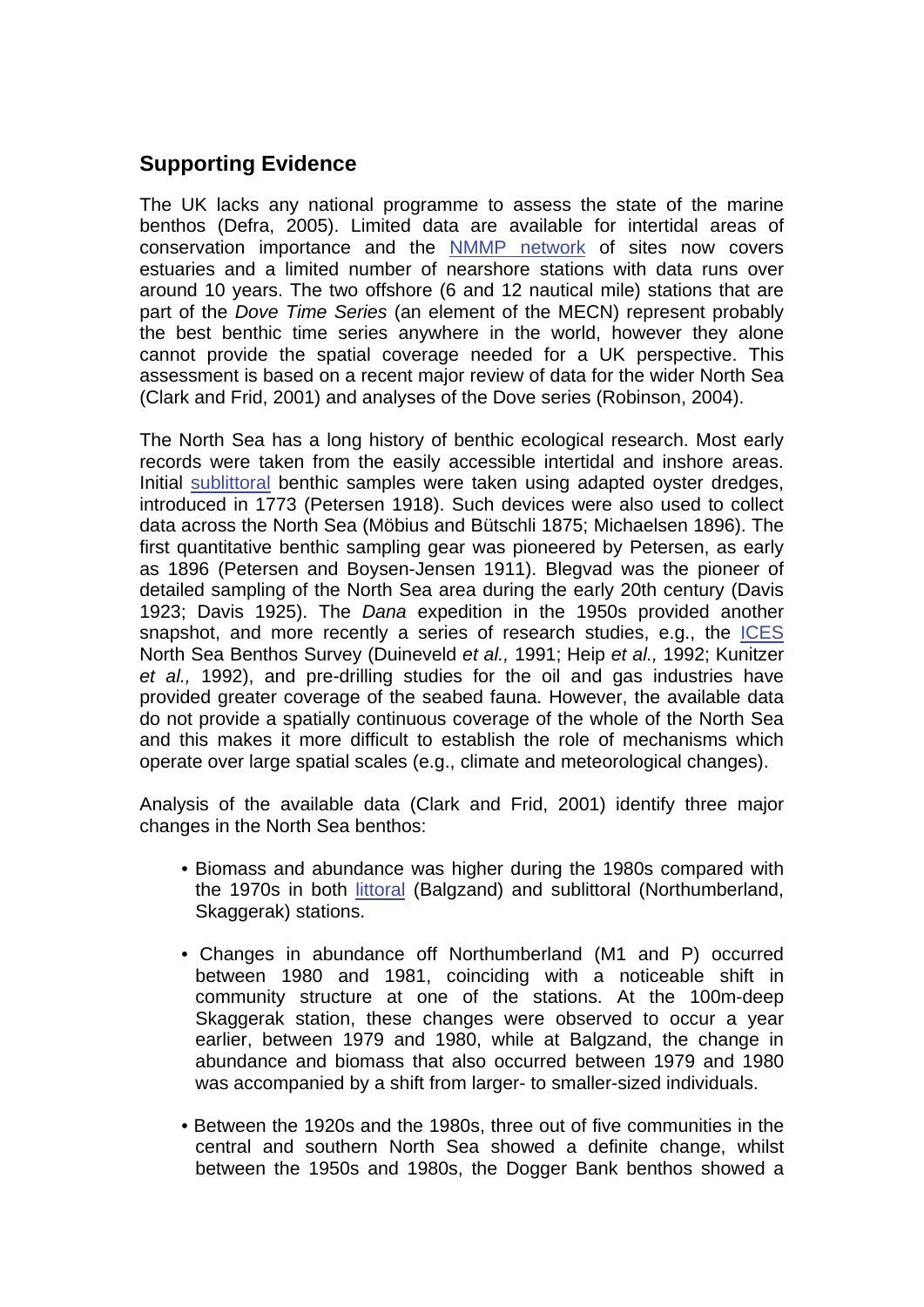decline in long-lived taxa, although total biomass had increased, mainly because of an increase in opportunistic species.

The primary mechanism governing changes in both abundance and community structure of the North Sea benthos appears to be through changes in the amount of sedimenting plankton, the main source of food for the benthos. Changes in the benthos in response to increases in organic matter reaching the sea floor would be expected to increase the productivity of the benthos (Pearson and Rosenberg 1986). Such changes were observed to occur around the late 1970s and early 1980s at a number of sites. Increases in both zooplankton and phytoplankton productivity in the North Sea also occurred at this time. Whether it is changes in climate or nutrients forcing the community depends mostly on the region concerned, as climatic effects predominate in the central and northern North Sea area, yet in the southern North Sea, the influence of climate is overridden by the magnitude of nutrient inputs into the region. The direct effect of temperature on benthic communities is also involved in forcing long-term changes, and for some communities these changes may be as important as changes in food supply. Cold winter temperatures predominantly cause increased mortality upon littoral [macrobenthic](http://www.mccip.org.uk/arc/glossary.htm) communities, although they have also been recorded as affecting sublittoral communities (Beukema, 1985; 1992). Lower temperatures also exert a selective effect on the community by removing vulnerable species and allowing resilient species to thrive in the conditions of reduced competition (Kröncke *et al.,* 1998). In addition to these large-scale environmental factors, there are numerous types of anthropogenic influences (hypoxia, fly ash, sewage sludge dumping) on benthic communities. However, these effects tend to be restricted to the immediate area of the benthos affected. An exception to this is through the large-scale impact of trawling of the sediment, which suggests that trawling has been involved in shifting the benthos from long-lived to more opportunistic taxa in many areas of the North Sea. Unfortunately, this change from long-lived, slowly reproducing species to small species with a high reproductive rate (opportunists) is similar to that caused by increased food supply to the benthos, meaning that it is difficult to distinguish between changes in the benthos caused by fishing and those changes due to increased food supplies.

Recent analysis (Robinson 2004) of the Dove benthic series (Figures 1-4) have for the first time identified a signal due to climatic forcing (as opposed simply to winter temperature). It would be expected that the communities at the two benthic Stations, M1 and P, would respond together to regional scale extrinsic drivers and over the first 10-15 years of the Dove Time Series this did appear to be the case. At Station M1, a strong link between primary productivity and both benthic production and community structure was found over the 30-year period, agreeing with previous analyses of the shorter timeseries (Buchanan, 1993). On analysing the updated time-series in this study, benthic production at M1 was also found to associate with the GSNW position of the same year and with the winter NAO Index of the previous year. This translation of climatic signal to the benthos was not obviously mediated through a mechanism involving primary production, as the associations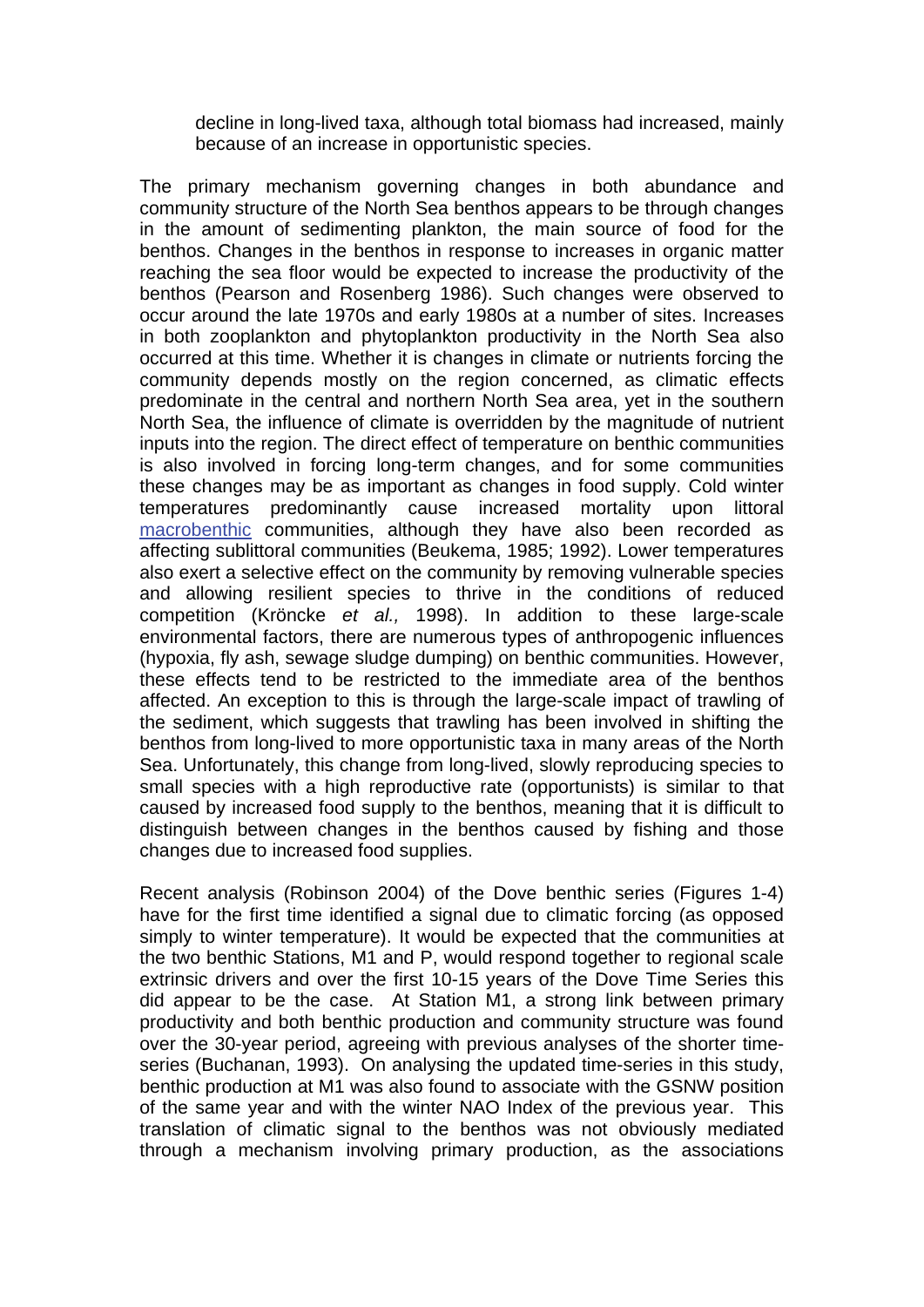between phytoplankton productivity and the same climatic variables did not correspond with those of the benthos at M1.

**Please acknowledge this document as: Frid, C. (2006). Impacts of Climate Change on Seabed Ecology** *in* **Marine Climate Change Impacts Annual Report Card 2006 (Eds. Buckley, P.J, Dye, S.R. and Baxter, J.M), Online Summary Reports, MCCIP, Lowestoft, [www.mccip.org.uk](http://www.mccip.org.uk/)**

# **Figures**

a)

0 1000 2000 3000 4000 5000 6000 7000 8000 1971 1975 1979 1983 1987 1991 1995 1999 Year Total ab u n dance benth os  $\epsilon$ o. in divid  $\mu$ als/m<sup>2</sup>) b) 0 1000 2000 3000 4000 5000 6000 1971 1975 1979 1983 1987 1991 1995 1999 Year Total ab u n dance benthos (no. in divid  $uals/m<sup>2</sup>$ 

Figure 1. Annual total benthic abundance at (a) Station M1 and (b) Station P (indiv. per  $m^2$ ) with a 5th order polynomial to emphasise long-term trend.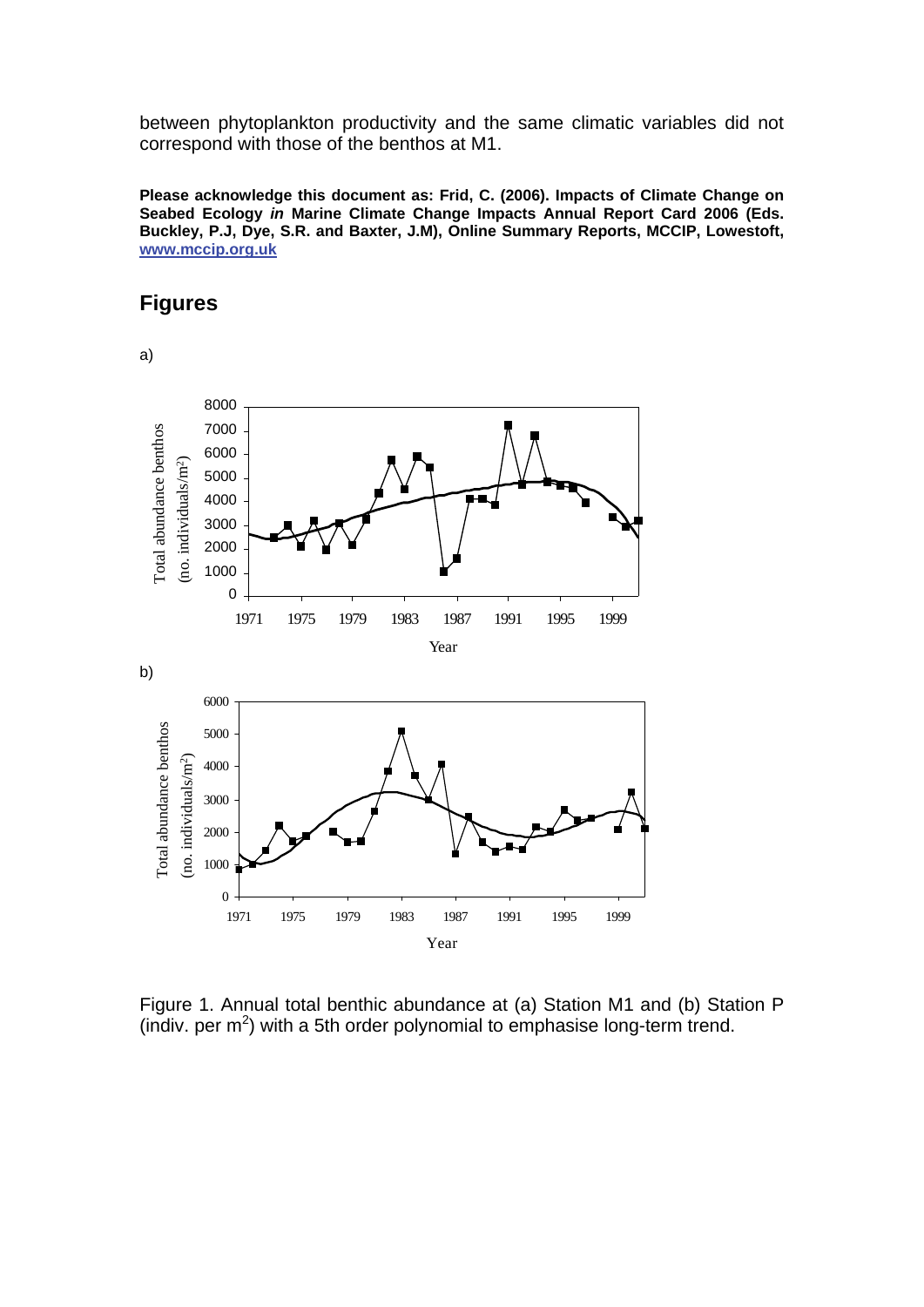

Figure 2. Standardised time-series plot of Phytoplankton Index (dotted line) with (a) M1 and (b) P benthos at a 2-year lag (solid line),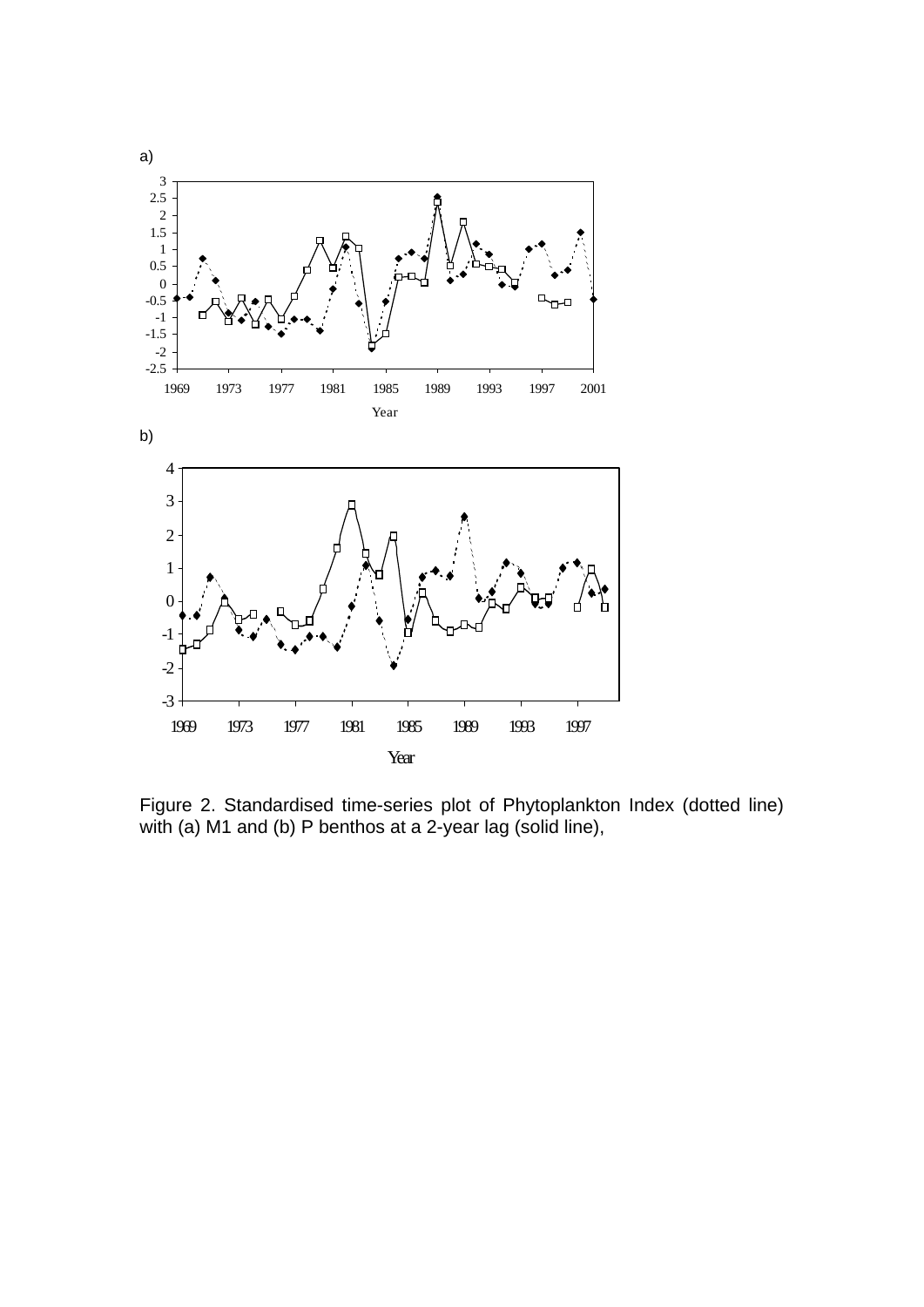

(b)  $r^2$ =17.3%, p=0.033



Figure 3. Standardised time-series plot of (a) GSNW position (dotted line) with M1 benthos (solid line), and (b) NAO Winter Index with (dotted line) M1 benthos at a 1-year lag (solid line).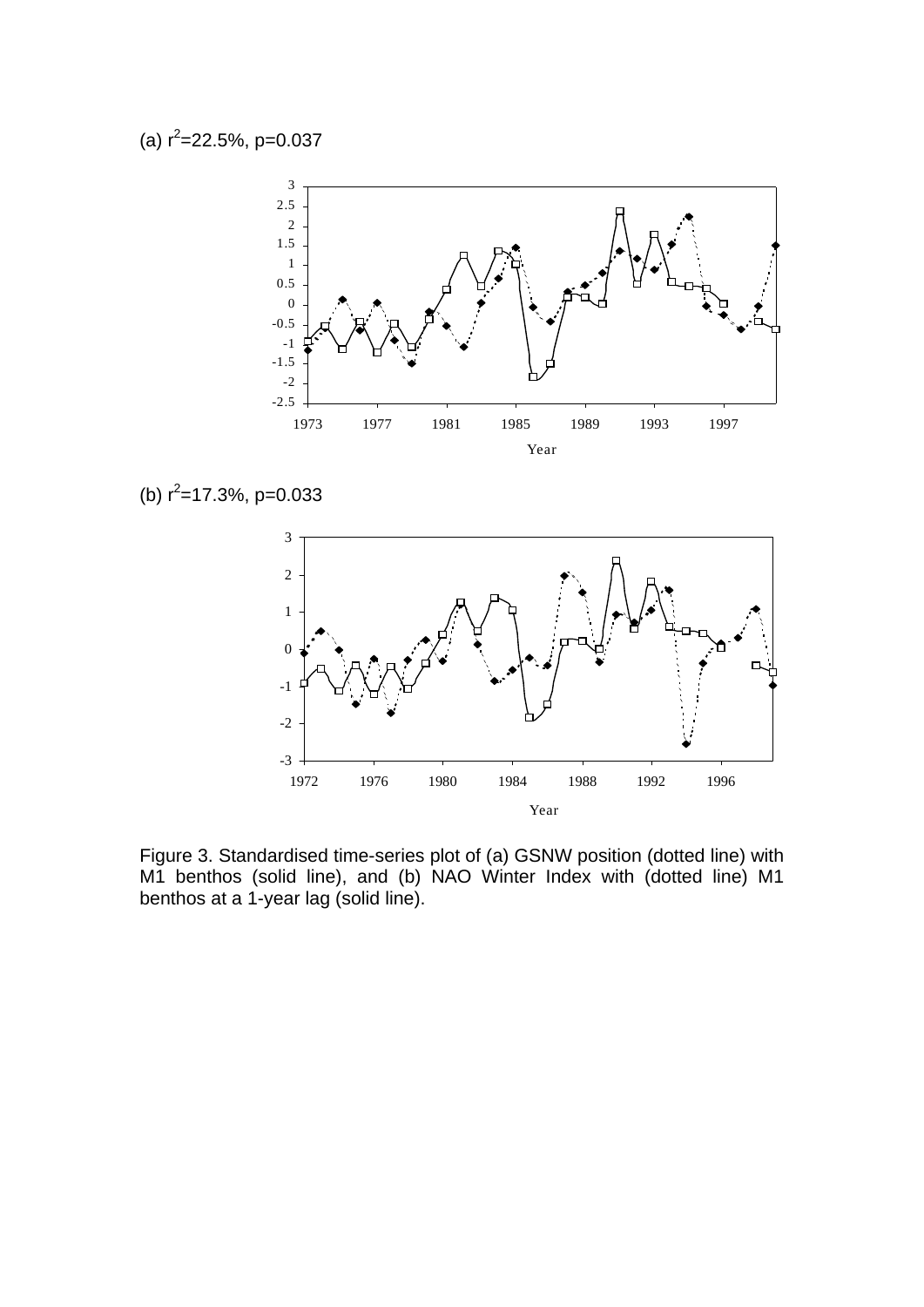

Figure 4. (a) Time-series plot for the average swept area  $(km^2.y^{-1})$  of ICES rectangle 39E8 and, (b) MDS ordination of the Bray-Curtis similarity in genera composition of P benthos, with superimposed phases of fishing effort;

Low effort  $\Box$ , medium effort  $\land$ , high effort  $\langle \rangle$ , post-high medium effort and post-high low effort  $\begin{bmatrix} 1 \end{bmatrix}$ .

**<sup>75</sup>**

(a)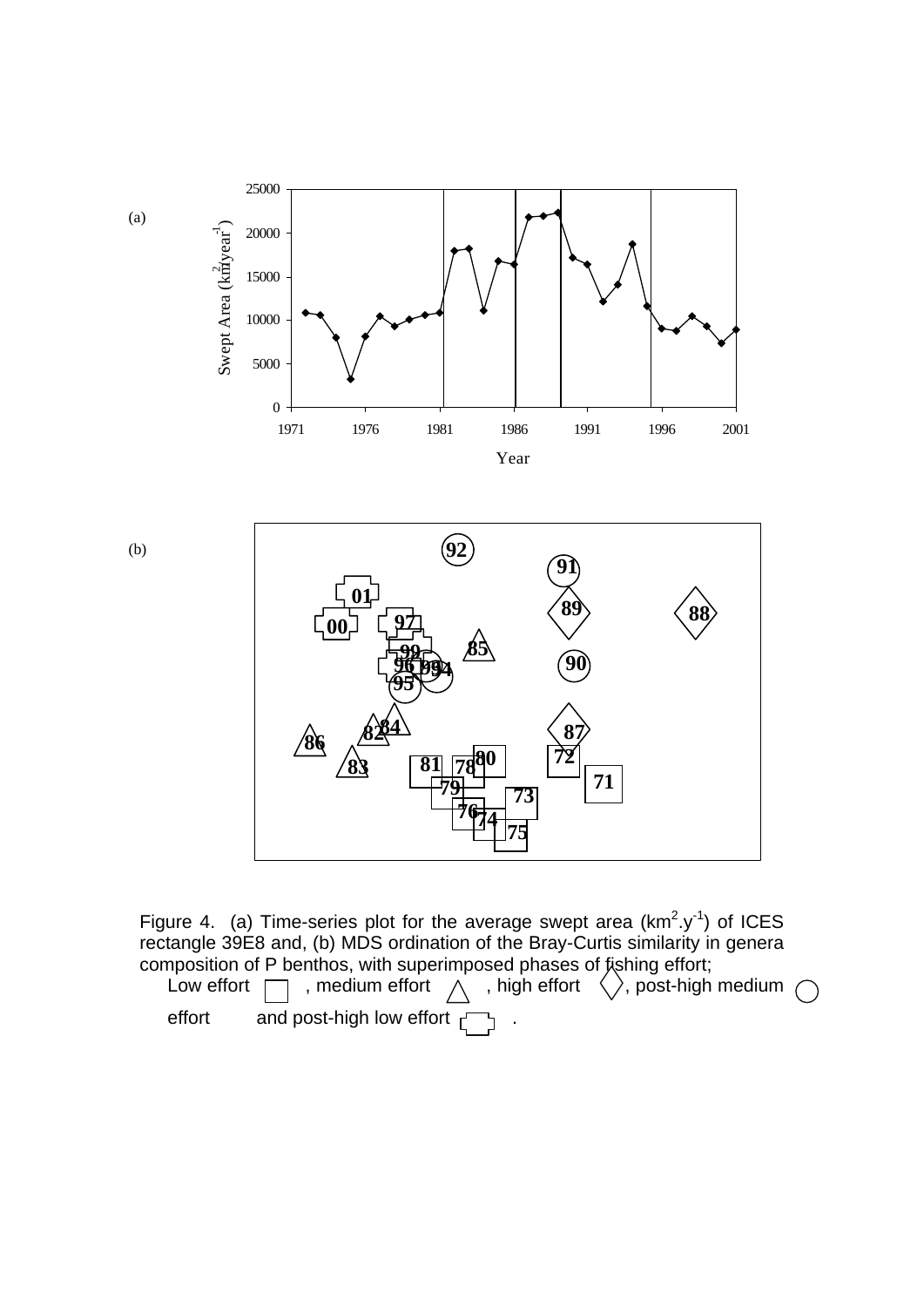#### **References**

- Beukema, J. J. (1985). In Marine biology of polar regions and effects of severe winters on high and low tidal flats in the Dutch Wadden Sea (ed. Christiansen, J. S. G. a. M. E.) 351-361 (John Wiley and Sons, London, 1985).
- Beukema, J. J. (1992). Expected changes in the Wadden Sea benthos in a warmer world: Lessons from periods with milder winters. *Netherlands Journal of Sea Research* **30**, 73-79.
- Clark, R. A. and Frid, C. L. J. (2001). Long-term changes in the North Sea ecosystem. *Environmental Reviews* **9**, 131-187.
- Davis, F. M. (1923). Quantitative studies on the fauna of the sea bottom. No. 1 Preliminary investigations of the Dogger Bank. Fishery Investigations. Ministry of Agriculture, *Fisheries and Food Series* **2** 6, 1-54 (1923).
- Davis, F. M. (1925). Quantitative studies on the fauna of the sea bottom. No. 2 Results of the invesigations into the southern North Sea 1921-1924. Fishery Investigations. Ministry of Agriculture, *Fisheries and Food Series* **2** 8, 1-50.
- DEFRA (2005). Charting Progress: An Integrated Assessment of the State of UK Seas. Department of Environment, Food and Rural Affairs, London.
- Duineveld, G. C. A., Kunitzer, A., Niermann, U., Dewilde, P. and Gray, J. S. (1991). The Macrobenthos of the North-Sea. *Netherlands Journal of Sea Research* **28**, 53-65.
- Heip, C., Basford, D., Craeymeersch, J.A., Dewarumez, J.M., Dorjes, J., de Wilde, P., Duineveld, G., Eleftheriou, A., Herman, P.M.J., Niermann, U., Kingston, P., Kunitzer, A., Rachor, E., Rumohr, H., Soetaert, K. and Soltwedel, T. (1992). Trends in Biomass, Density and Diversity of North-Sea Macrofauna. *Ices Journal of Marine Science* **49**, 13-22.
- Kröncke, I., Dippner, J. W., Heyen, H. and Zeiss, B. (1998). Long-term changes in macrofaunal communities off Norderney (East Frisia, Germany) in relation to climate variability. *Marine Ecology Progress Series* **167**, 25-36.
- Kunitzer, A., Basford, D., Craeymeersch, J.A., Dewarumez, J.M., Dorges, J., Duineveld, G.C.A., Eleftheriou, A., Heip, C., Herman, P., Kingston, P., Niermann, U., Rachor, E., Rumohr, H. and Wilde P.A.J. (1992). The Benthic Infauna of the North-Sea - Species Distribution and Assemblages. *Ices Journal of Marine Science* **49**, 127-143.